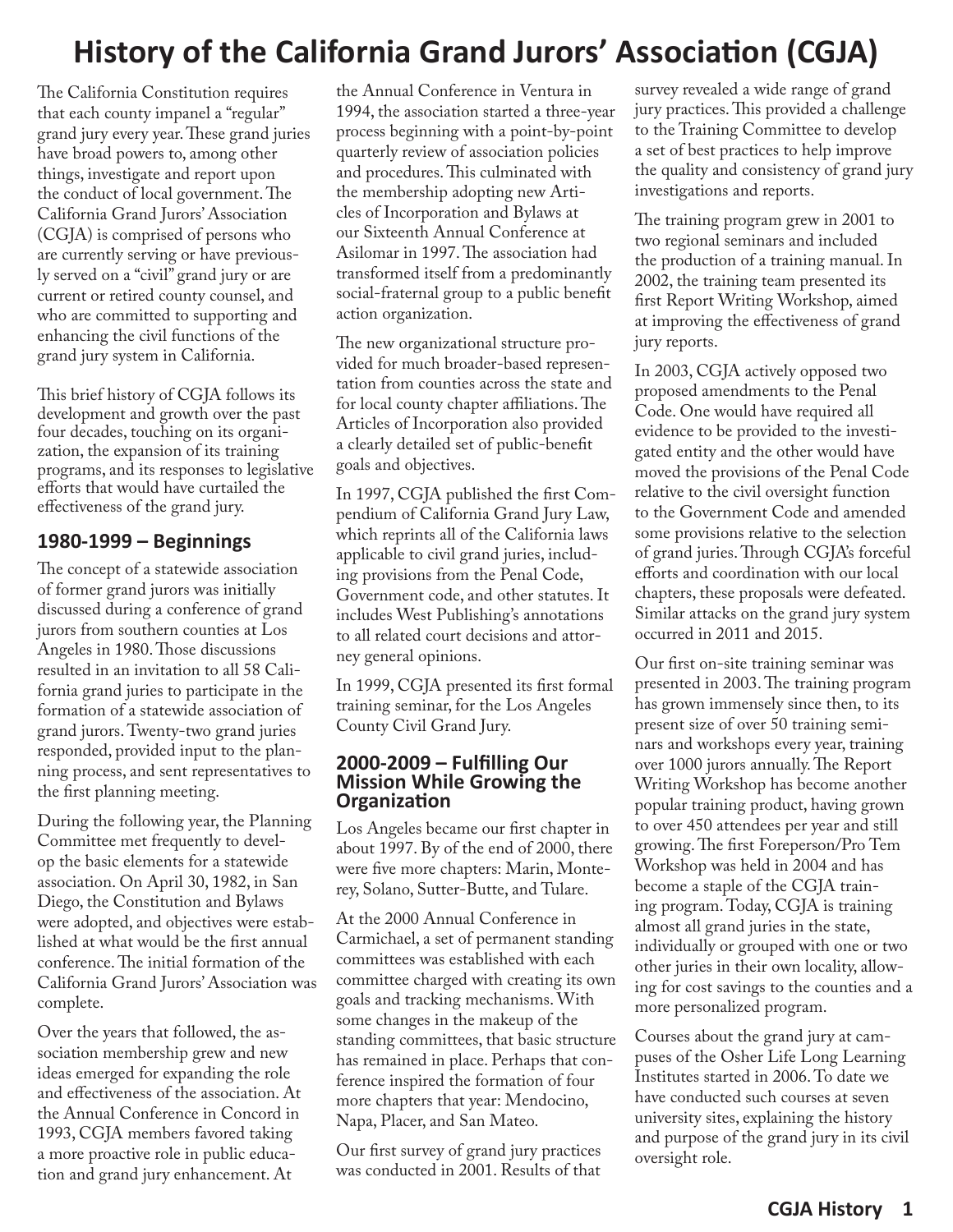We also started an effort to acknowledge and publicize significant grand jury achievements (defined as demonstrating that a grand jury report had a positive impact on that county) by encouraging juries and chapters to document these achievements in the form of Implementation Review reports.

A highlight in 2008 was the first statewide proclamation of grand jury awareness month by Governor Arnold Schwarzenegger. This established a pattern of similar proclamations at county and city levels as a tool of recruitment for grand jury service.

In 2009, the association launched a major tool for communications about grand juries, the California Grand Jury News Blog, identified in Google as cgja. blogspot.com. Free introductory memberships for all sitting grand jurors were introduced, which proved to be a valuable tool for recruiting CGJA members.

### **2010-2019 – Expanding our Services**

The Public Relations Committee had two major activities in 2011. The first was supporting a four-minute recruiting video made by our Humboldt County chapter. It was posted on our website and sold to many counties as a DVD to use in the jury assembly rooms. The other was the publication of 60-page book, The California Grand Jury System. Over 1000 copies have since been sold, including sales of an e-book version on line. This book briefly describes the history of grand juries, California grand jury law, and how grand juries do their job. It also includes a brief list of grand jury achievements to that date.

Also, that year, CGJA created a standing Awards Committee to administer all association awards and other forms of recognition. Two years later that committee established a Local Achievement Award citation to honor people who have contributed within their own county rather than statewide.

A series of regional chapter meetings began in 2011. While interest in that activity subsequently waned, there is now renewed interest. These meetings bring together chapters that are in close proximity to share ideas and challenges.

That same year, CGJA rolled out a new website including a Facebook page as another means to publicize the association and the value of grand juries to the state.

A bill was introduced in 2011 that would have adversely affected grand juries. It had three primary provisions, the first requiring grand juries to meet with the head of an agency under investigation at least 60 days prior to issuing its final report to disclose to them the nature of the investigation and receive their input; another requiring every grand jury session to be open to the public and the press unless the session pertained to a confidential personnel matter; and the last allowing a witness to have a lawyer present while testifying under oath. CGJA was successful in reducing the impact to only the last provision, and that sunsetted five years later.

In 2011, the Grand Jurors' Journal was made available electronically. The association also subscribed to an email distribution service to facilitate the journal's delivery. This service is now widely used for most communications to members and other interested parties.

Two recruiting videos were produced in 2013 by the San Francisco chapter featuring then-Lt. Governor Gavin Newsom. These 30- and 60-second Public Service Announcements were used throughout the state and were available on our website until Newsom ran for Governor.

Responsibility for the annual conference was vested in a new standing committee. Prior to that, responsibility had been assigned to a local chapter. The new arrangement has led to greater stability and consistency in conference planning, still supported by a local chapter when one is available and willing.

Buoyed by our success with video production, 2014 saw the introduction of a training video for our two-day seminars. It consists of a typical grand jury interview and portrays the process very effectively. Later, a second video, demonstrating an exit interview was added to our Report Writing Workshop curriculum.

We also started a bi-monthly newsletter message to all members to highlight important issues between publication of the bi-monthly journal. This has proved to be a quick and effective way to distribute important news.

Based on a series of suggestions from some of our chapters, by-law changes were made in 2015 to limit director terms to six years and have voting for directors by region, i.e., each member votes for only the directors in their region. Another change was to clarify that directors must reside in their region. These changes were drafted by the newly formed standing committee for By-laws and Policy Review, and voted on by the entire CGJA membership. This committee also led the effort to update and reorganize the policy manual. A further effort led to adoption of association goals in early 2016.

Also, in 2015, the California Special Districts Association introduced a bill to make the exit interview mandatory. Our Legal and Legislative Resources Committee negotiated with CSDA for an acceptable compromise, but the bill died in the state Senate.

The Training Committee created a Legal Advisor Workshop in 2016, which was held in conjunction with our regional training seminars. CGJA gained recognition as a Mandatory Continuing Legal Education provider by the State Bar of California so that those county counsel and district attorneys attending the workshop would get MCLE credit toward their annual requirement for continuing education.

The year 2017 saw a significant upgrading of the association's website and another major survey of grand jury practices. This survey revealed the wide range of recruiting activities and affirmed that many of our training ideas were being implemented by a significant number of grand juries.

A disappointing note that year was the dissolution of our oldest chapter, in Los Angeles County. The aging membership, difficulties in meeting in a large and congested county, and the lack of